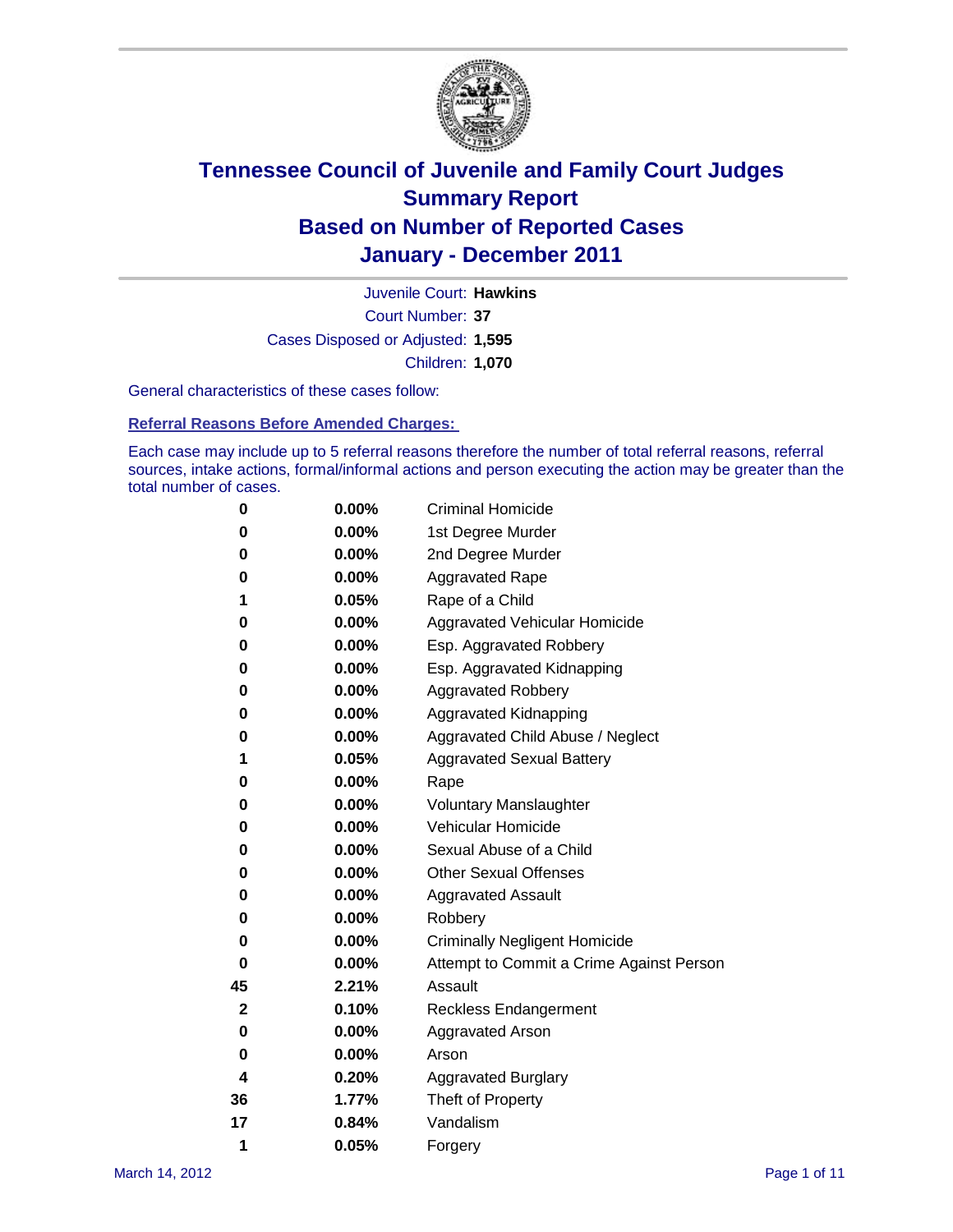

Court Number: **37** Juvenile Court: **Hawkins** Cases Disposed or Adjusted: **1,595** Children: **1,070**

#### **Referral Reasons Before Amended Charges:**

Each case may include up to 5 referral reasons therefore the number of total referral reasons, referral sources, intake actions, formal/informal actions and person executing the action may be greater than the total number of cases.

| $\pmb{0}$ | 0.00%    | <b>Worthless Checks</b>                                     |
|-----------|----------|-------------------------------------------------------------|
| 0         | 0.00%    | Illegal Possession / Fraudulent Use of Credit / Debit Cards |
| 7         | 0.34%    | <b>Burglary</b>                                             |
| 0         | $0.00\%$ | Unauthorized Use of a Vehicle                               |
| 0         | $0.00\%$ | <b>Cruelty to Animals</b>                                   |
| $\bf{0}$  | $0.00\%$ | Sale of Controlled Substances                               |
| 28        | 1.38%    | <b>Other Drug Offenses</b>                                  |
| 13        | 0.64%    | Possession of Controlled Substances                         |
| $\bf{0}$  | $0.00\%$ | <b>Criminal Attempt</b>                                     |
| 11        | 0.54%    | Carrying Weapons on School Property                         |
| 1         | 0.05%    | Unlawful Carrying / Possession of a Weapon                  |
| 1         | 0.05%    | <b>Evading Arrest</b>                                       |
| 0         | 0.00%    | Escape                                                      |
| 1         | 0.05%    | Driving Under Influence (DUI)                               |
| 16        | 0.79%    | Possession / Consumption of Alcohol                         |
| 4         | 0.20%    | Resisting Stop, Frisk, Halt, Arrest or Search               |
| 1         | 0.05%    | <b>Aggravated Criminal Trespass</b>                         |
| 7         | 0.34%    | Harassment                                                  |
| 0         | 0.00%    | Failure to Appear                                           |
| 1         | 0.05%    | Filing a False Police Report                                |
| 4         | 0.20%    | Criminal Impersonation                                      |
| 40        | 1.97%    | <b>Disorderly Conduct</b>                                   |
| 1         | 0.05%    | <b>Criminal Trespass</b>                                    |
| 7         | 0.34%    | <b>Public Intoxication</b>                                  |
| 0         | $0.00\%$ | Gambling                                                    |
| 151       | 7.42%    | Traffic                                                     |
| 0         | $0.00\%$ | Local Ordinances                                            |
| 0         | $0.00\%$ | Violation of Wildlife Regulations                           |
| 0         | $0.00\%$ | Contempt of Court                                           |
| 63        | 3.10%    | Violation of Probation                                      |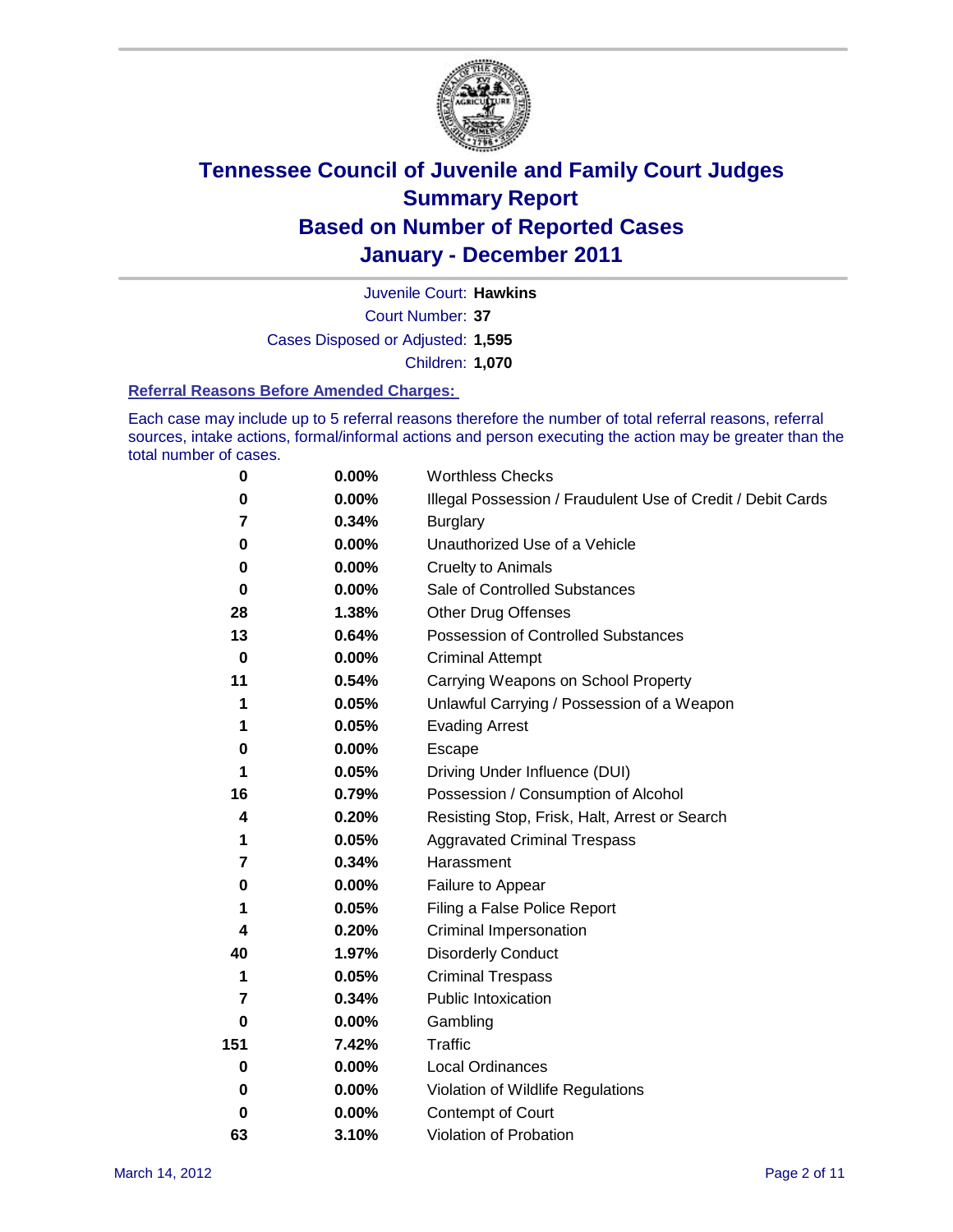

Court Number: **37** Juvenile Court: **Hawkins** Cases Disposed or Adjusted: **1,595** Children: **1,070**

#### **Referral Reasons Before Amended Charges:**

Each case may include up to 5 referral reasons therefore the number of total referral reasons, referral sources, intake actions, formal/informal actions and person executing the action may be greater than the total number of cases.

| 1           | 0.05%    | Violation of Aftercare                 |
|-------------|----------|----------------------------------------|
| 39          | 1.92%    | <b>Unruly Behavior</b>                 |
| 166         | 8.16%    | Truancy                                |
| 22          | 1.08%    | In-State Runaway                       |
| $\bf{0}$    | $0.00\%$ | Out-of-State Runaway                   |
| 58          | 2.85%    | Possession of Tobacco Products         |
| $\bf{0}$    | 0.00%    | Violation of a Valid Court Order       |
| 3           | 0.15%    | Violation of Curfew                    |
| $\bf{0}$    | 0.00%    | Sexually Abused Child                  |
| $\mathbf 0$ | 0.00%    | <b>Physically Abused Child</b>         |
| 355         | 17.44%   | Dependency / Neglect                   |
| 17          | 0.84%    | <b>Termination of Parental Rights</b>  |
| $\mathbf 0$ | 0.00%    | <b>Violation of Pretrial Diversion</b> |
| 0           | 0.00%    | Violation of Informal Adjustment       |
| 1           | 0.05%    | <b>Judicial Review</b>                 |
| 0           | 0.00%    | <b>Administrative Review</b>           |
| 90          | 4.42%    | <b>Foster Care Review</b>              |
| 391         | 19.21%   | Custody                                |
| 19          | 0.93%    | Visitation                             |
| 5           | 0.25%    | Paternity / Legitimation               |
| 5           | 0.25%    | <b>Child Support</b>                   |
| 0           | 0.00%    | <b>Request for Medical Treatment</b>   |
| 0           | 0.00%    | <b>Consent to Marry</b>                |
| 399         | 19.61%   | Other                                  |
| 2,035       | 100.00%  | <b>Total Referrals</b>                 |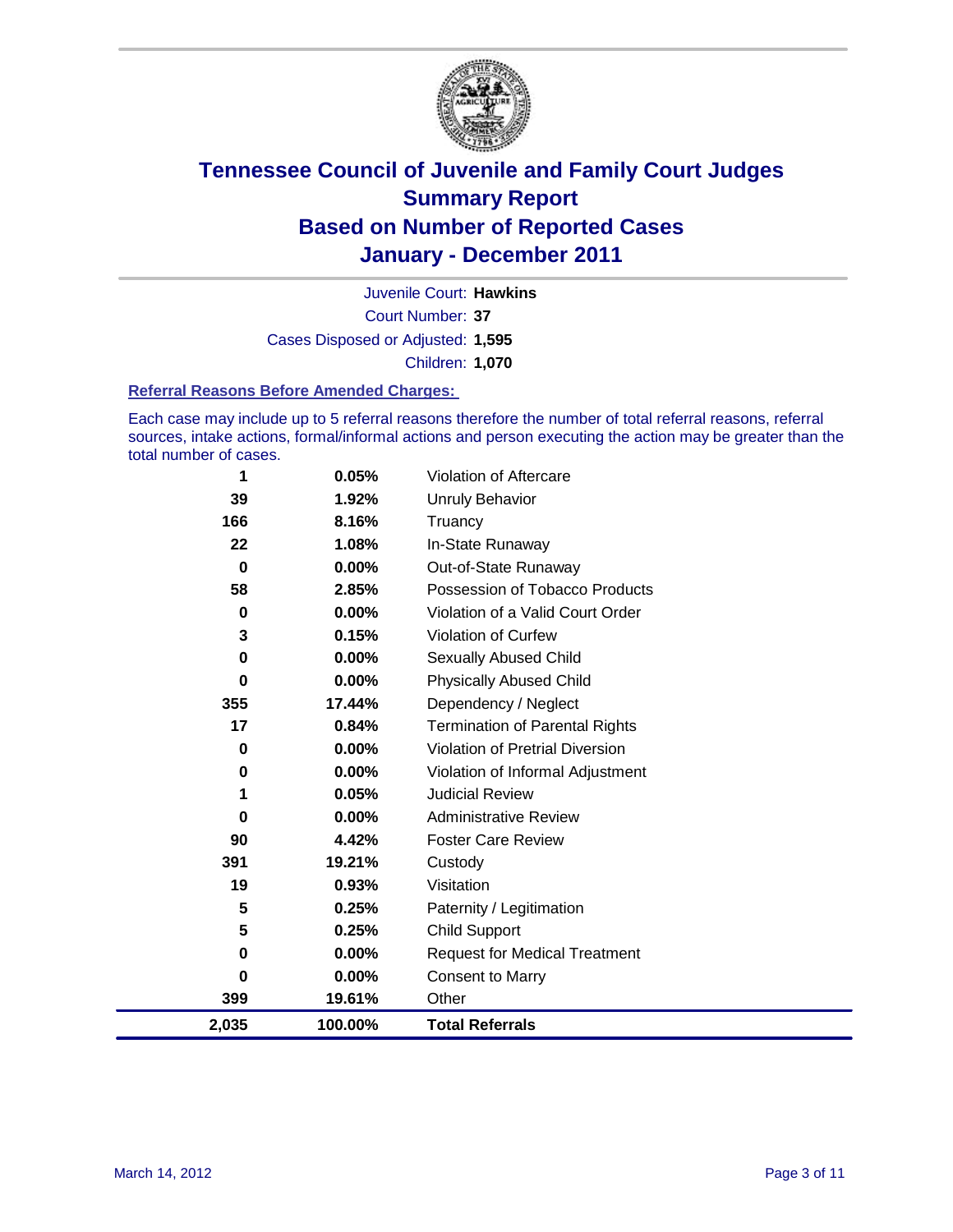

|                            |                                   | Juvenile Court: Hawkins           |  |
|----------------------------|-----------------------------------|-----------------------------------|--|
|                            |                                   | Court Number: 37                  |  |
|                            | Cases Disposed or Adjusted: 1,595 |                                   |  |
|                            |                                   | Children: 1,070                   |  |
| <b>Referral Sources: 1</b> |                                   |                                   |  |
| 328                        | 16.12%                            | Law Enforcement                   |  |
| 284                        | 13.96%                            | Parents                           |  |
| 308                        | 15.14%                            | <b>Relatives</b>                  |  |
| 1                          | 0.05%                             | Self                              |  |
| 298                        | 14.64%                            | School                            |  |
| $\overline{\mathbf{4}}$    | 0.20%                             | <b>CSA</b>                        |  |
| 541                        | 26.58%                            | <b>DCS</b>                        |  |
| 19                         | 0.93%                             | Other State Department            |  |
| 1                          | 0.05%                             | <b>District Attorney's Office</b> |  |
| 96                         | 4.72%                             | <b>Court Staff</b>                |  |
| 30                         | 1.47%                             | Social Agency                     |  |
| 1                          | 0.05%                             | <b>Other Court</b>                |  |
| 27                         | 1.33%                             | Victim                            |  |
| 12                         | 0.59%                             | Child & Parent                    |  |
| 0                          | 0.00%                             | Hospital                          |  |
| 0                          | 0.00%                             | Unknown                           |  |
| 85                         | 4.18%                             | Other                             |  |
| 2,035                      | 100.00%                           | <b>Total Referral Sources</b>     |  |

### **Age of Child at Referral: 2**

| 1.070 | 100.00%  | <b>Total Child Count</b> |
|-------|----------|--------------------------|
| 0     | $0.00\%$ | <b>Unknown</b>           |
| 23    | 2.15%    | Ages 19 and Over         |
| 174   | 16.26%   | Ages 17 through 18       |
| 241   | 22.52%   | Ages 15 through 16       |
| 123   | 11.50%   | Ages 13 through 14       |
| 78    | 7.29%    | Ages 11 through 12       |
| 431   | 40.28%   | Ages 10 and Under        |
|       |          |                          |

<sup>1</sup> If different than number of Referral Reasons (2035), verify accuracy of your court's data.

<sup>2</sup> One child could be counted in multiple categories, verify accuracy of your court's data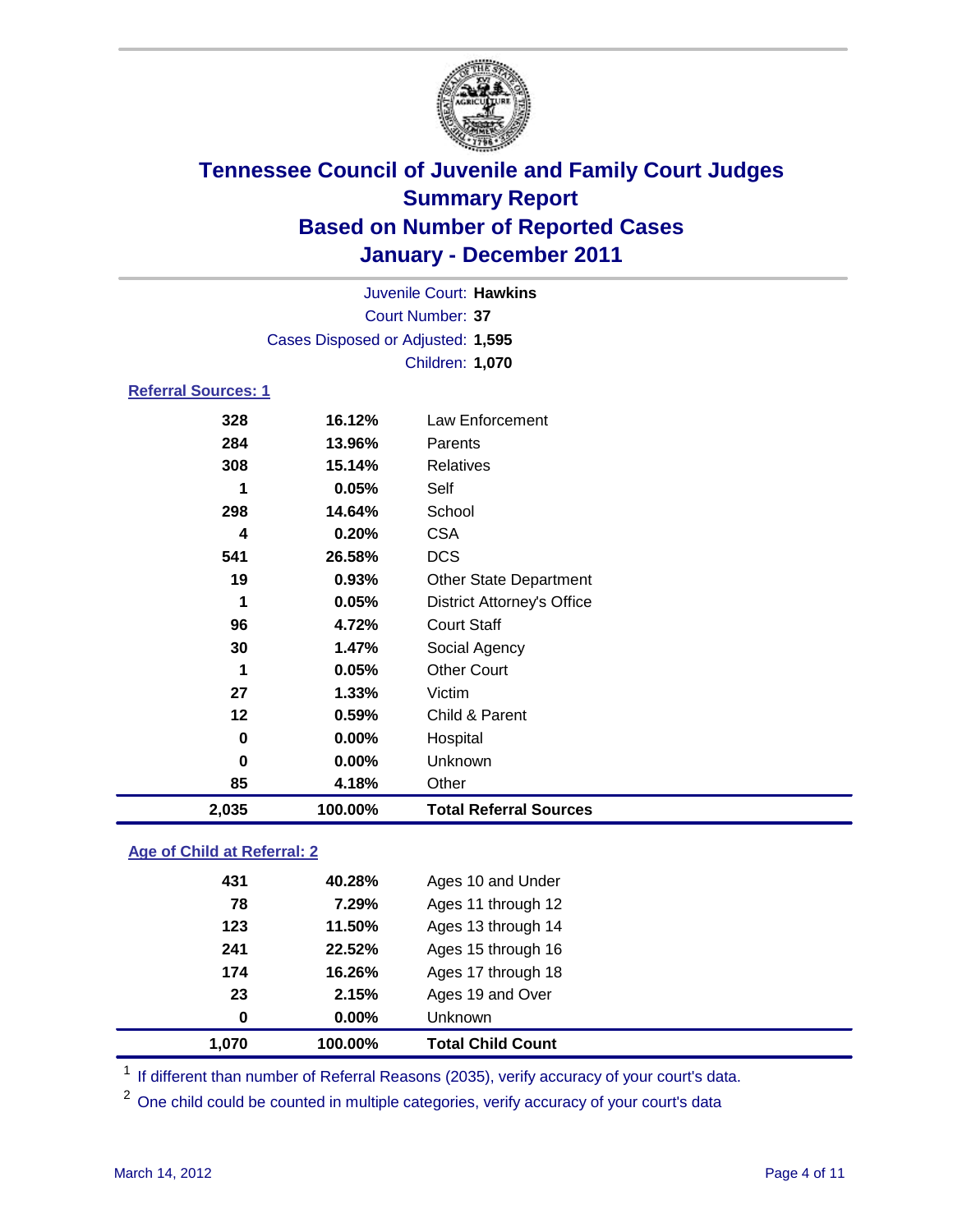

| Juvenile Court: Hawkins                 |                                   |                          |  |
|-----------------------------------------|-----------------------------------|--------------------------|--|
|                                         |                                   | Court Number: 37         |  |
|                                         | Cases Disposed or Adjusted: 1,595 |                          |  |
|                                         |                                   | Children: 1,070          |  |
| Sex of Child: 1                         |                                   |                          |  |
| 597                                     | 55.79%                            | Male                     |  |
| 473                                     | 44.21%                            | Female                   |  |
| $\mathbf 0$                             | 0.00%                             | Unknown                  |  |
| 1,070                                   | 100.00%                           | <b>Total Child Count</b> |  |
| Race of Child: 1                        |                                   |                          |  |
| 1,048                                   | 97.94%                            | White                    |  |
| 14                                      | 1.31%                             | African American         |  |
| 3                                       | 0.28%                             | Native American          |  |
| $\bf{0}$                                | 0.00%                             | Asian                    |  |
| $\mathbf 2$                             | 0.19%                             | Mixed                    |  |
| 3                                       | 0.28%                             | Unknown                  |  |
| 1,070                                   | 100.00%                           | <b>Total Child Count</b> |  |
| <b>Hispanic Origin: 1</b>               |                                   |                          |  |
| 15                                      | 1.40%                             | Yes                      |  |
| 865                                     | 80.84%                            | No                       |  |
| 190                                     | 17.76%                            | Unknown                  |  |
| 1,070                                   | 100.00%                           | <b>Total Child Count</b> |  |
| <b>School Enrollment of Children: 1</b> |                                   |                          |  |
| 791                                     | 73.93%                            | Yes                      |  |
| 278                                     | 25.98%                            | No                       |  |
| 1                                       | 0.09%                             | Unknown                  |  |
| 1,070                                   | 100.00%                           | <b>Total Child Count</b> |  |

<sup>1</sup> One child could be counted in multiple categories, verify accuracy of your court's data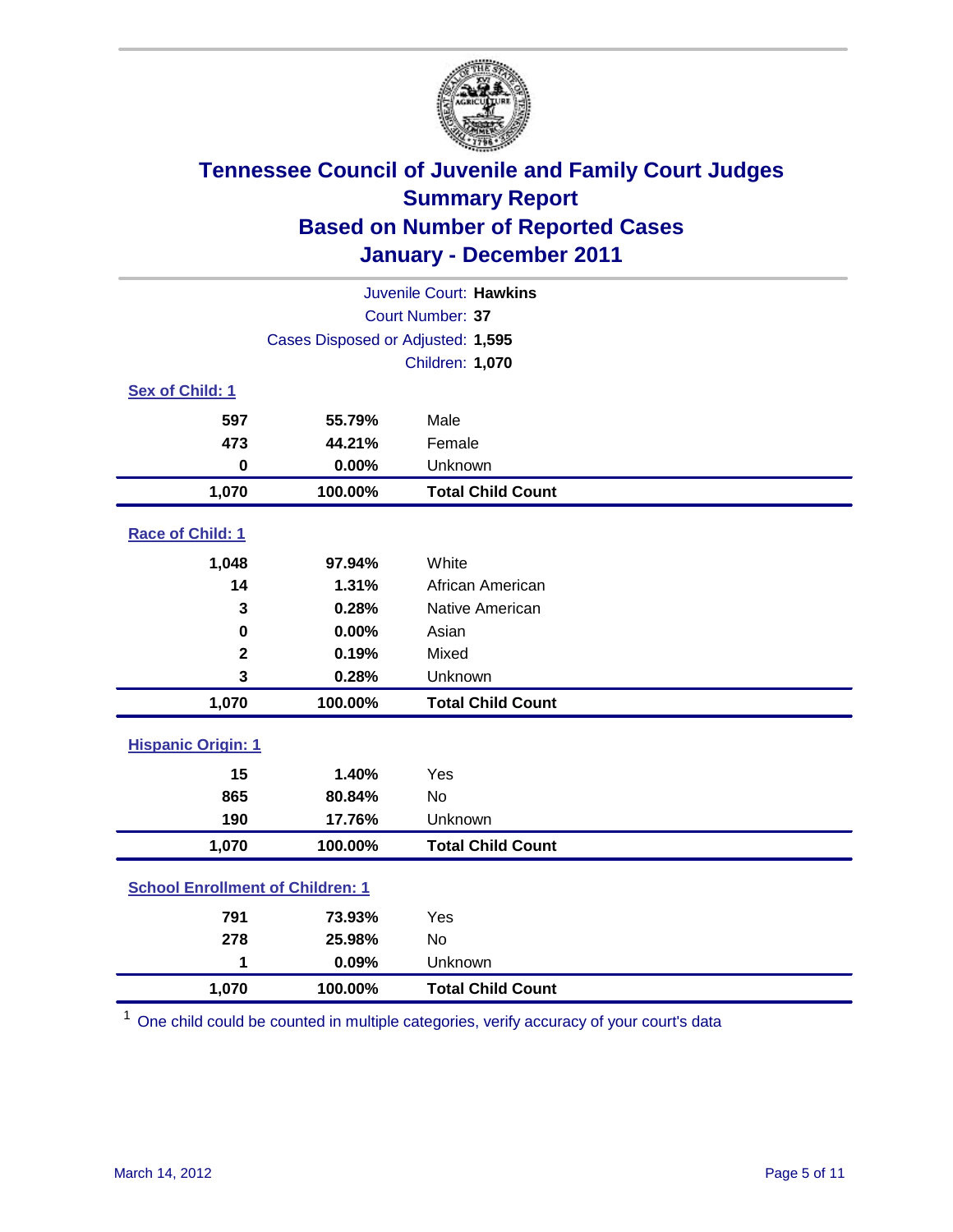

Court Number: **37** Juvenile Court: **Hawkins** Cases Disposed or Adjusted: **1,595** Children: **1,070**

### **Living Arrangement of Child at Time of Referral: 1**

| 1,070        | 100.00%  | <b>Total Child Count</b>     |
|--------------|----------|------------------------------|
| 27           | 2.52%    | Other                        |
| 27           | 2.52%    | Unknown                      |
| 28           | 2.62%    | Independent                  |
| 0            | $0.00\%$ | In an Institution            |
| 3            | 0.28%    | In a Residential Center      |
| $\mathbf{2}$ | 0.19%    | In a Group Home              |
| 60           | 5.61%    | With Foster Family           |
| 5            | 0.47%    | <b>With Adoptive Parents</b> |
| 250          | 23.36%   | <b>With Relatives</b>        |
| 111          | 10.37%   | With Father                  |
| 325          | 30.37%   | <b>With Mother</b>           |
| 36           | 3.36%    | With Mother and Stepfather   |
| 8            | 0.75%    | With Father and Stepmother   |
| 188          | 17.57%   | With Both Biological Parents |
|              |          |                              |

### **Type of Detention: 2**

| 1,595 | 100.00%  | <b>Total Detention Count</b> |
|-------|----------|------------------------------|
| 0     | 0.00%    | Other                        |
| 1,562 | 97.93%   | Does Not Apply               |
| 0     | $0.00\%$ | Unknown                      |
| 0     | $0.00\%$ | Psychiatric Hospital         |
| 0     | 0.00%    | Jail - No Separation         |
| 0     | $0.00\%$ | Jail - Partial Separation    |
| 0     | 0.00%    | Jail - Complete Separation   |
| 33    | 2.07%    | Juvenile Detention Facility  |
| 0     | $0.00\%$ | Non-Secure Placement         |
|       |          |                              |

<sup>1</sup> One child could be counted in multiple categories, verify accuracy of your court's data

<sup>2</sup> If different than number of Cases (1595) verify accuracy of your court's data.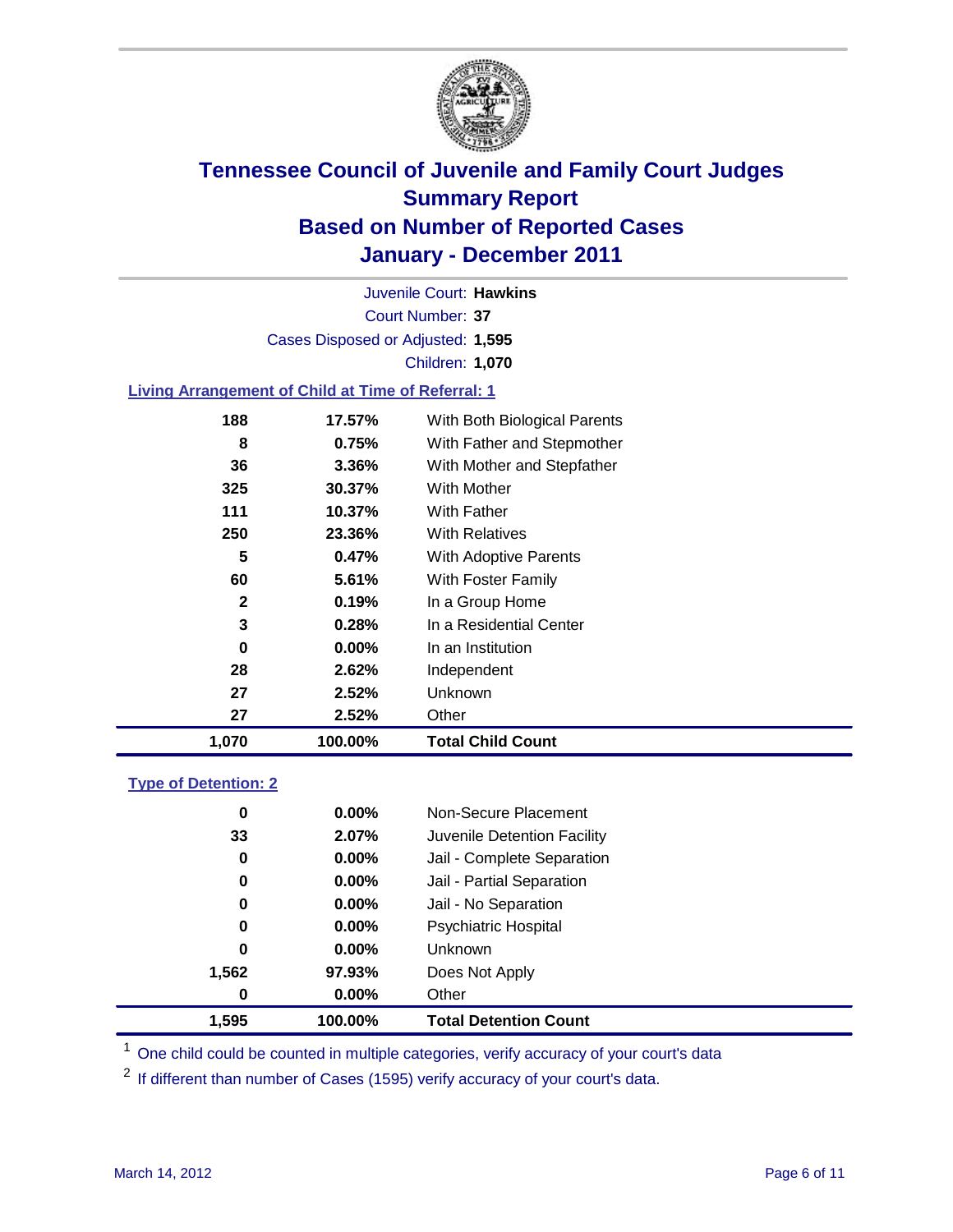

|                                                    |                                   | Juvenile Court: Hawkins              |  |  |  |  |
|----------------------------------------------------|-----------------------------------|--------------------------------------|--|--|--|--|
|                                                    |                                   | Court Number: 37                     |  |  |  |  |
|                                                    | Cases Disposed or Adjusted: 1,595 |                                      |  |  |  |  |
|                                                    | Children: 1,070                   |                                      |  |  |  |  |
| <b>Placement After Secure Detention Hearing: 1</b> |                                   |                                      |  |  |  |  |
| 23                                                 | 1.44%                             | Returned to Prior Living Arrangement |  |  |  |  |
| 5                                                  | 0.31%                             | Juvenile Detention Facility          |  |  |  |  |
| $\bf{0}$                                           | 0.00%                             | Jail                                 |  |  |  |  |
| 0                                                  | 0.00%                             | Shelter / Group Home                 |  |  |  |  |
| 1                                                  | 0.06%                             | Foster Family Home                   |  |  |  |  |
| 0                                                  | 0.00%                             | Psychiatric Hospital                 |  |  |  |  |
| 0                                                  | 0.00%                             | Unknown                              |  |  |  |  |
| 1,562                                              | 97.93%                            | Does Not Apply                       |  |  |  |  |
| 4                                                  | 0.25%                             | Other                                |  |  |  |  |
| 1,595                                              | 100.00%                           | <b>Total Placement Count</b>         |  |  |  |  |
| <b>Intake Actions: 2</b>                           |                                   |                                      |  |  |  |  |
|                                                    |                                   | <b>Petition Filed</b>                |  |  |  |  |
| 1,440<br>115                                       | 70.76%<br>5.65%                   | <b>Motion Filed</b>                  |  |  |  |  |
| 147                                                |                                   | <b>Citation Processed</b>            |  |  |  |  |
|                                                    | 7.22%                             |                                      |  |  |  |  |
| 0                                                  | 0.00%                             | Notification of Paternity Processed  |  |  |  |  |
| 1                                                  | 0.05%                             | Scheduling of Judicial Review        |  |  |  |  |
| 0                                                  | 0.00%                             | Scheduling of Administrative Review  |  |  |  |  |
| 0                                                  | 0.00%                             | Scheduling of Foster Care Review     |  |  |  |  |
| 4                                                  | 0.20%                             | Unknown                              |  |  |  |  |
| 0                                                  | 0.00%                             | Does Not Apply                       |  |  |  |  |
| 328                                                | 16.12%                            | Other                                |  |  |  |  |
| 2,035                                              | 100.00%                           | <b>Total Intake Count</b>            |  |  |  |  |

<sup>1</sup> If different than number of Cases (1595) verify accuracy of your court's data.

<sup>2</sup> If different than number of Referral Reasons (2035), verify accuracy of your court's data.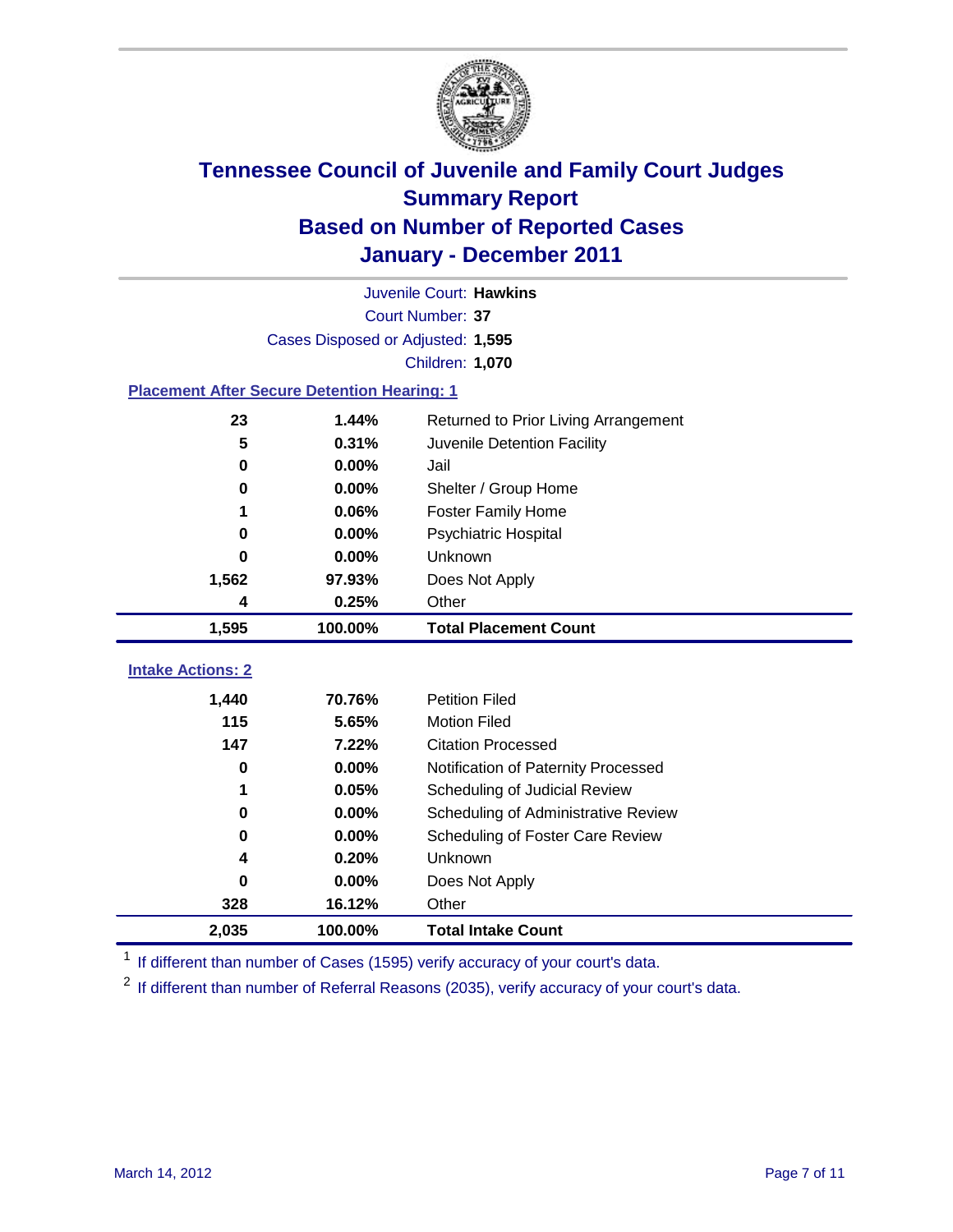

Court Number: **37** Juvenile Court: **Hawkins** Cases Disposed or Adjusted: **1,595** Children: **1,070**

#### **Last Grade Completed by Child: 1**

| <b>Enrolled in Special Education: 1</b> |                |                              |  |
|-----------------------------------------|----------------|------------------------------|--|
| 1,070                                   | 100.00%        | <b>Total Child Count</b>     |  |
| $\mathbf 2$                             | 0.19%          | Other                        |  |
| 14                                      | 1.31%          | Unknown                      |  |
| 15                                      | 1.40%          | <b>Never Attended School</b> |  |
| 37                                      | 3.46%          | Graduated                    |  |
| $\mathbf{2}$                            | 0.19%          | <b>GED</b>                   |  |
| 0                                       | 0.00%          | Non-Graded Special Ed        |  |
| 3                                       | 0.28%          | 12th Grade                   |  |
| 110                                     | 10.28%         | 11th Grade                   |  |
| 128                                     | 11.96%         | 10th Grade                   |  |
| 113                                     | 10.56%         | 9th Grade                    |  |
| 76                                      | 7.10%          | 8th Grade                    |  |
| 67                                      | 6.26%          | 7th Grade                    |  |
| 40                                      | 3.74%          | 6th Grade                    |  |
| 36                                      | 3.36%          | 5th Grade                    |  |
| 45                                      | 4.21%          | 4th Grade                    |  |
| 39                                      | 3.64%          | 3rd Grade                    |  |
| 29                                      | 2.71%          | 2nd Grade                    |  |
| 46                                      | 4.30%          | Kindergarten<br>1st Grade    |  |
| 24<br>32                                | 2.24%<br>2.99% |                              |  |
|                                         |                | Preschool                    |  |
| 212                                     | 19.81%         | Too Young for School         |  |

One child could be counted in multiple categories, verify accuracy of your court's data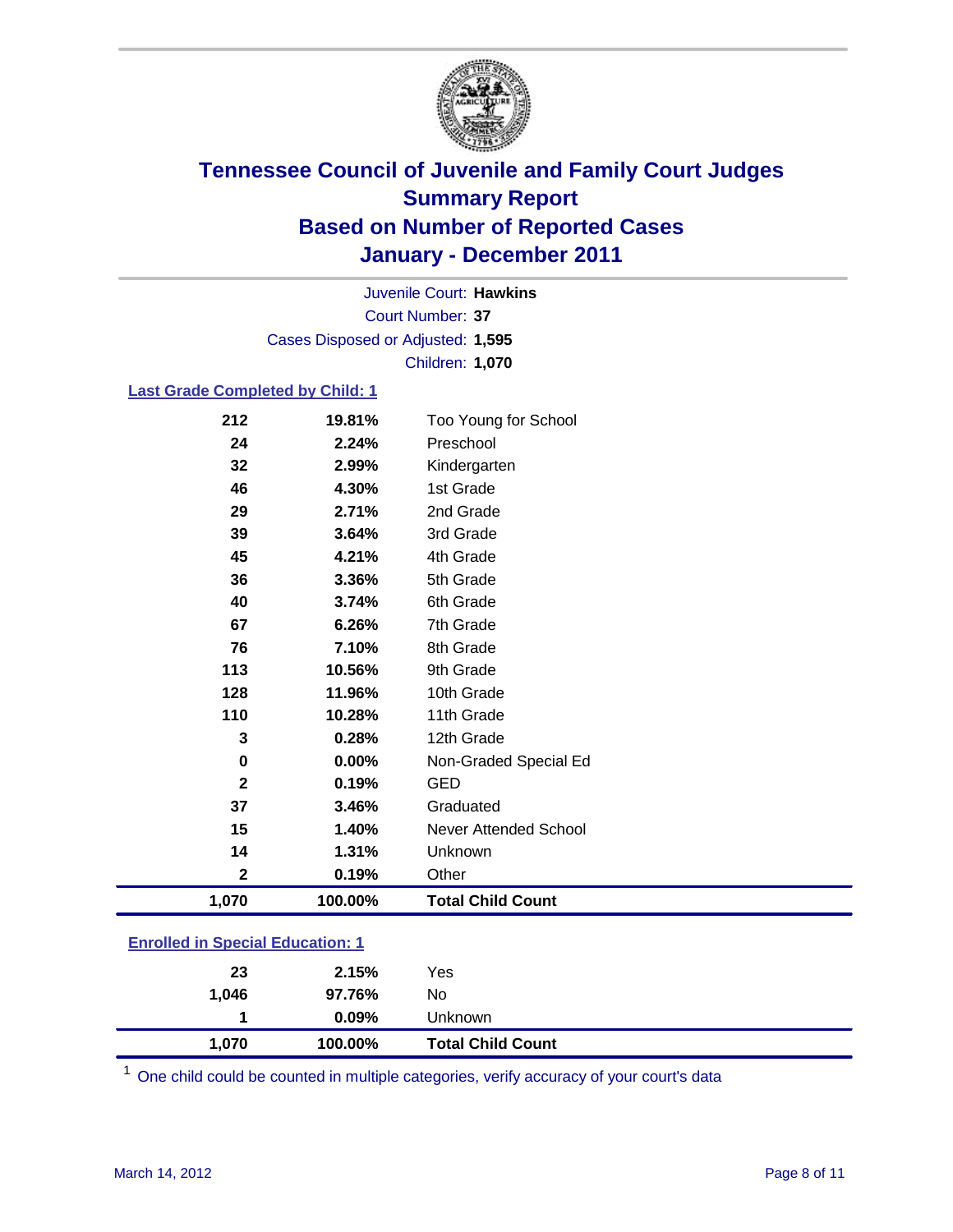

|                              | Juvenile Court: Hawkins           |                           |  |  |  |
|------------------------------|-----------------------------------|---------------------------|--|--|--|
|                              | Court Number: 37                  |                           |  |  |  |
|                              | Cases Disposed or Adjusted: 1,595 |                           |  |  |  |
|                              | Children: 1,070                   |                           |  |  |  |
| <b>Action Executed By: 1</b> |                                   |                           |  |  |  |
| 1,739                        | 85.45%                            | Judge                     |  |  |  |
| 1                            | 0.05%                             | Magistrate                |  |  |  |
| 292                          | 14.35%                            | <b>YSO</b>                |  |  |  |
| 3                            | 0.15%                             | Other                     |  |  |  |
| 0                            | 0.00%                             | Unknown                   |  |  |  |
| 2,035                        | 100.00%                           | <b>Total Action Count</b> |  |  |  |

### **Formal / Informal Actions: 1**

| 62       | 3.05%    | Dismissed                                        |
|----------|----------|--------------------------------------------------|
| 0        | $0.00\%$ | Retired / Nolle Prosequi                         |
| 375      | 18.43%   | <b>Complaint Substantiated Delinquent</b>        |
| 5        | 0.25%    | <b>Complaint Substantiated Status Offender</b>   |
| 14       | 0.69%    | <b>Complaint Substantiated Dependent/Neglect</b> |
| 0        | $0.00\%$ | <b>Complaint Substantiated Abused</b>            |
| $\bf{0}$ | $0.00\%$ | <b>Complaint Substantiated Mentally III</b>      |
| 289      | 14.20%   | Informal Adjustment                              |
| 81       | 3.98%    | <b>Pretrial Diversion</b>                        |
| 0        | $0.00\%$ | <b>Transfer to Adult Court Hearing</b>           |
| 0        | $0.00\%$ | Charges Cleared by Transfer to Adult Court       |
| 1,184    | 58.18%   | Special Proceeding                               |
| 0        | $0.00\%$ | <b>Review Concluded</b>                          |
| 1        | 0.05%    | Case Held Open                                   |
| 24       | 1.18%    | Other                                            |
| 0        | $0.00\%$ | Unknown                                          |
| 2,035    | 100.00%  | <b>Total Action Count</b>                        |

<sup>1</sup> If different than number of Referral Reasons (2035), verify accuracy of your court's data.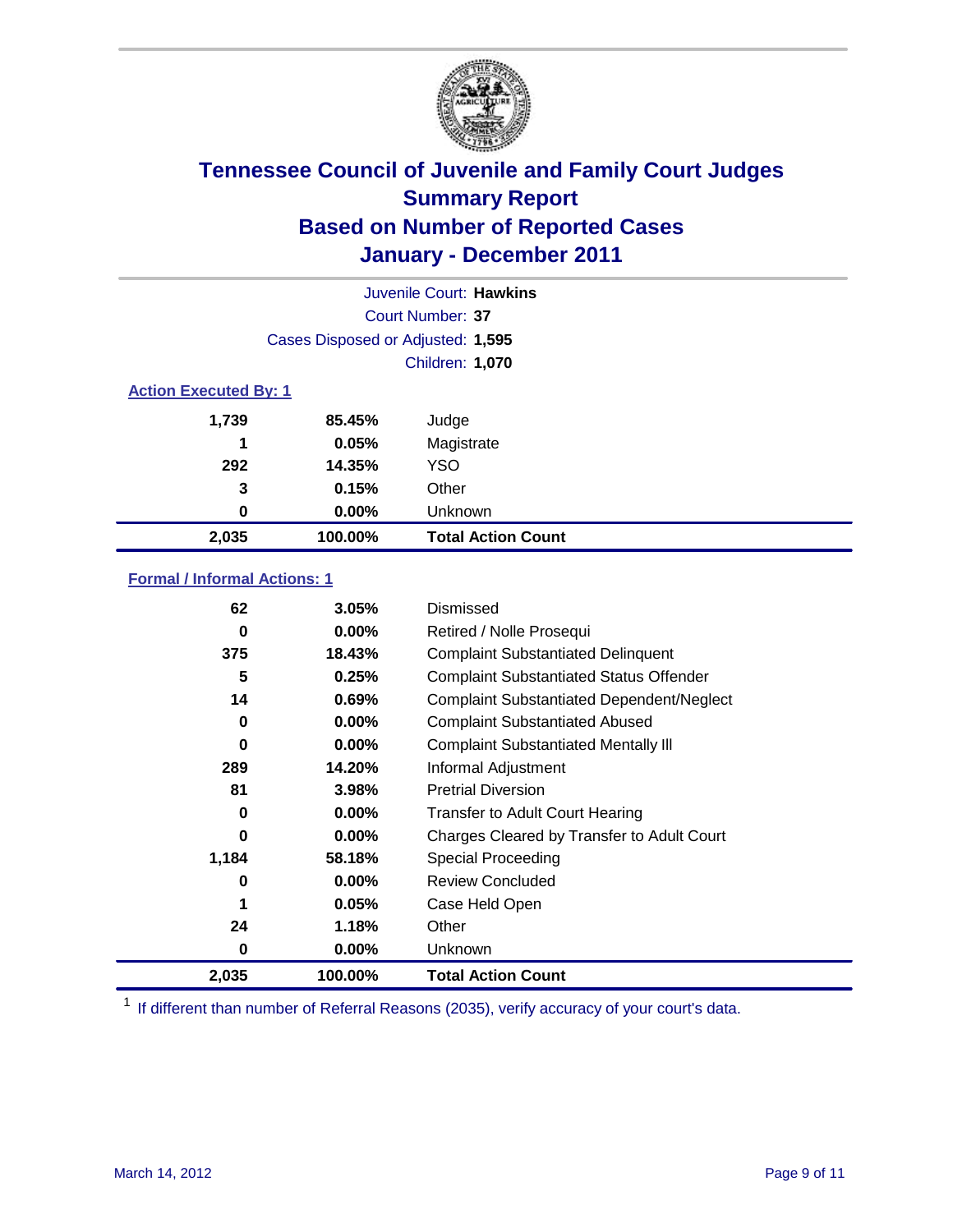

|                       |                                   | Juvenile Court: Hawkins                               |
|-----------------------|-----------------------------------|-------------------------------------------------------|
|                       |                                   | Court Number: 37                                      |
|                       | Cases Disposed or Adjusted: 1,595 |                                                       |
|                       |                                   | Children: 1,070                                       |
| <b>Case Outcomes:</b> |                                   | There can be multiple outcomes for one child or case. |
| 82                    | 3.00%                             | <b>Case Dismissed</b>                                 |
| $\mathbf 2$           | 0.07%                             | Case Retired or Nolle Prosequi                        |
| 35                    | 1.28%                             | Warned / Counseled                                    |
| 39                    | 1.43%                             | <b>Held Open For Review</b>                           |
| 4                     | 0.15%                             | Supervision / Probation to Juvenile Court             |
| 0                     | 0.00%                             | <b>Probation to Parents</b>                           |
| 3                     | 0.11%                             | Referral to Another Entity for Supervision / Service  |
| 12                    | 0.44%                             | Referred for Mental Health Counseling                 |
| 7                     | 0.26%                             | Referred for Alcohol and Drug Counseling              |
| 0                     | 0.00%                             | <b>Referred to Alternative School</b>                 |
| 1                     | 0.04%                             | Referred to Private Child Agency                      |
| 87                    | 3.19%                             | Referred to Defensive Driving School                  |
| 0                     | 0.00%                             | Referred to Alcohol Safety School                     |
| 2                     | 0.07%                             | Referred to Juvenile Court Education-Based Program    |
| 4                     | 0.15%                             | Driver's License Held Informally                      |
| 0                     | 0.00%                             | <b>Voluntary Placement with DMHMR</b>                 |
| 0                     | 0.00%                             | <b>Private Mental Health Placement</b>                |
| 0                     | 0.00%                             | <b>Private MR Placement</b>                           |
| 0                     | 0.00%                             | Placement with City/County Agency/Facility            |
| 0                     | 0.00%                             | Placement with Relative / Other Individual            |
| 257                   | 9.42%                             | Fine                                                  |
| 205                   | 7.51%                             | <b>Public Service</b>                                 |
| 26                    | 0.95%                             | Restitution                                           |
| 0                     | 0.00%                             | <b>Runaway Returned</b>                               |
| 81                    | 2.97%                             | No Contact Order                                      |
| 0                     | 0.00%                             | Injunction Other than No Contact Order                |
| 1                     | 0.04%                             | <b>House Arrest</b>                                   |
| 0                     | 0.00%                             | <b>Court Defined Curfew</b>                           |
| 0                     | 0.00%                             | Dismissed from Informal Adjustment                    |
| 0                     | 0.00%                             | <b>Dismissed from Pretrial Diversion</b>              |
| 1                     | 0.04%                             | Released from Probation                               |
| 0                     | 0.00%                             | <b>Transferred to Adult Court</b>                     |
| 0                     | $0.00\%$                          | <b>DMHMR Involuntary Commitment</b>                   |